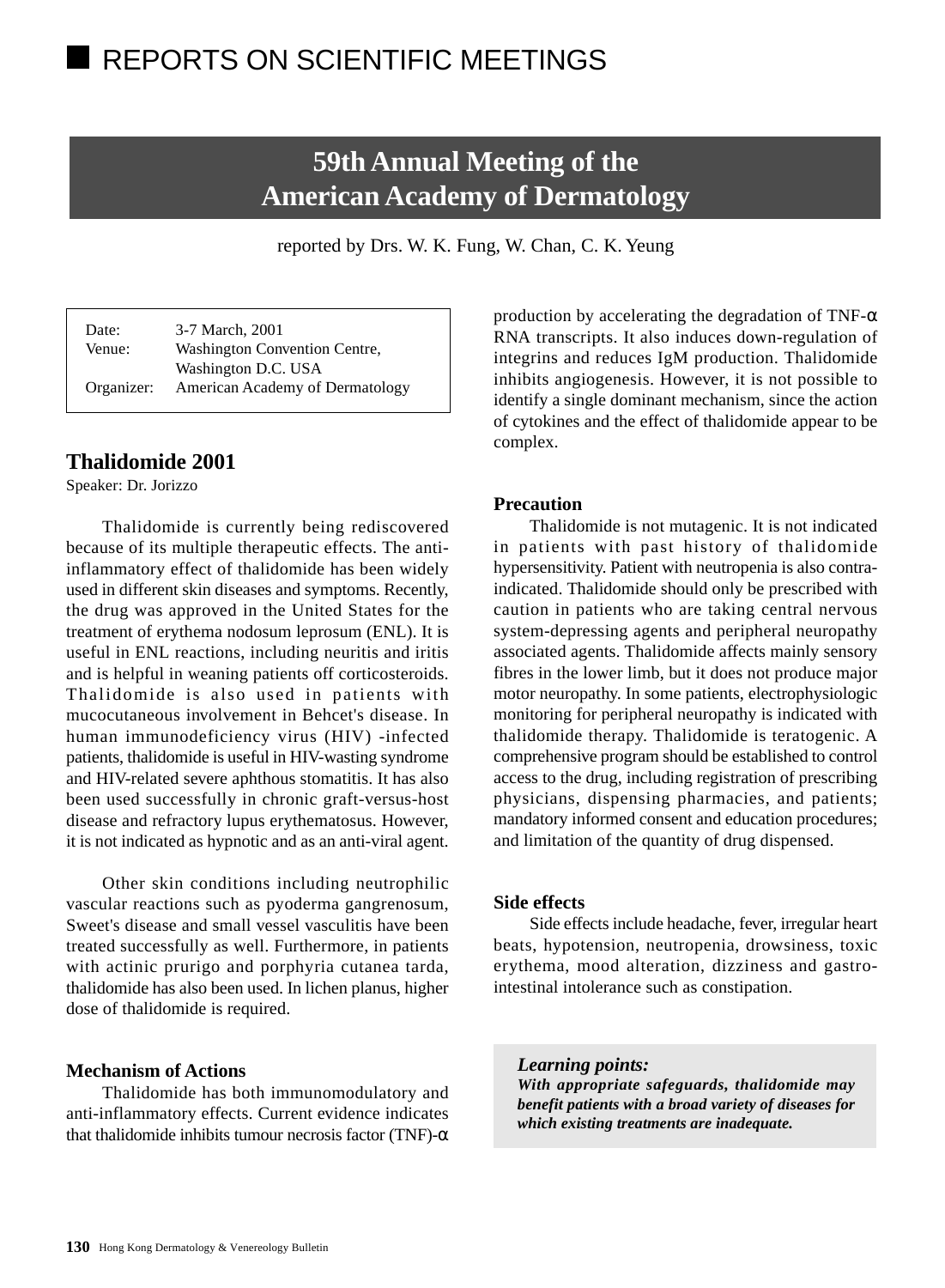# **Treatment of Psoriasis: What's New?**

Speakers: Drs. M. Lebwohl, A. Menter, K. Wolff, B. Berman, K. Washenik

During one of the symposiums in the AAD, treatment of psoriasis was discussed. For severe psoriasis, treatment options frequently used nowadays include: (1) Rotational therapy between various drugs/ phototherapies every few years; (2) Sequential therapy; and (3) Combination therapy. Safety of the combination is often the most important issue. A note of caution is to avoid the combination of high dose methotrexate and cyclosporine. As both drugs may decrease the elimination of the other. Sometimes it will be useful to use combination therapy to induce an initial response and switch back to monotherapy again for maintenance in order to reduce the possibility of treatment failure and reduce the cost.

A retrospective study with 6-thioguanine, at the dose of 20 mg twice per week up to 120 mg daily, showed that 78% of patient has significant improvement. The side effect included mild myelosuppression (up to 50% of cases). One rare complication was venoocclusive disease, which might lead to liver failure.

Bexarotene (Targretin) is a selective retinoid receptor agonist. Its half-life is about seven hours and may be used at 300 mg per day. One needs to watch out for hyperlipidaemia, which may require concomitant use of lipid lowering agent. One other possible side effect is glaucoma.

One may consider the use of occlusive therapy/ wrapping for resistant localized plaque. Topical tarcolimus may be considered especially in area not suitable for long term topical steroid (for example, the eyelid and intertriginous region). Foam is a new vehicle for delivering topical steroid. For example, clobetasol (Olux) and betamethasone (Luxiq) are the new preparations. The penetration is better than lotion form and is well tolerated by patients.

There are also many encouraging new treatments being studied. Ascomycin, a macrolactam immunomodulator, was tested in five cohorts (5 mg daily up to

30 mg bd). The high dose group started to show response in two weeks after starting treatment and psoriasis area and severity index (PASI) scores improved about 75% in those on dose of 20-30 mg bd. So far there was no major side effect and the most frequent side effect was "feeling of heat". It may be useful in patients who cannot tolerate other treatment due to side effects or renal toxicity.

Infliximab is an anti-TNFα monoclonal antibody. TNF $\alpha$  is an important inflammatory cytokine, which was increased in psoriatic lesions but not in normal skin. One study of infliximab used 5 mg/week and 10 mg/ week infusion against a placebo. Both PASI and physician's global assessment improved significantly at 10 weeks. The only side effect that was significantly more frequent than placebo was headache.

Alefacept is a monoclonal antibody that binds to CD2 and interferes with the binding of T cell to antigenpresenting cell. Both intravenous and intramuscular injections appeared to be effective and more patient in treatment group obtained >75% improvement in PASI and physician's global assessment. Again the side effect appeared minimal.

UV Excimer laser treatment emits UVB at 308 nm. It can aim at the psoriatic plaques only and may reduce the number of treatment sessions required. Preliminary result showed 72% patients obtained >75% clearance in average of 6.2 treatment sessions and 84% patients showed similar improvement after 10 treatment sessions. It may also reduce the carcinogenic potential, as normal skin is not exposed.

With all the new development and experience, hopefully, the treatment of psoriasis will become more effective in the future.

#### *Learning points:*

*In using combination therapies in the treatment of refractory psoriasis, the combination of high dose methotrexate and cyclosporine should be cautious, as both drugs may decrease the elimination of the other.*